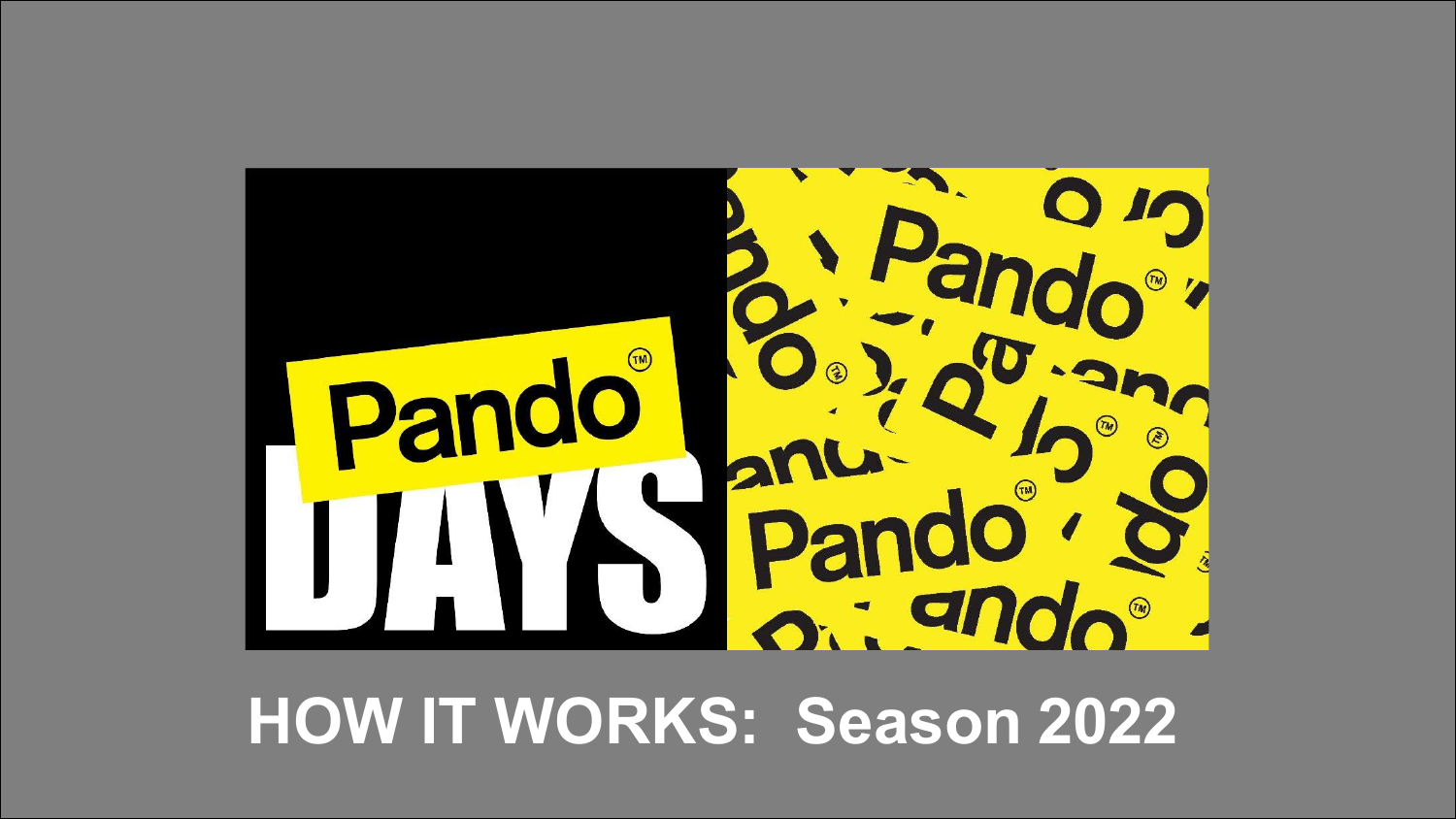

Los Angeles County has a master plan for a positive future called [OurCounty](https://ourcountyla.lacounty.gov/) LA. The plan sets out to enrich the region through justice and community resilience. With the help of Southland colleges and universities, Pando Days takes up the challenge of helping to implement the plan.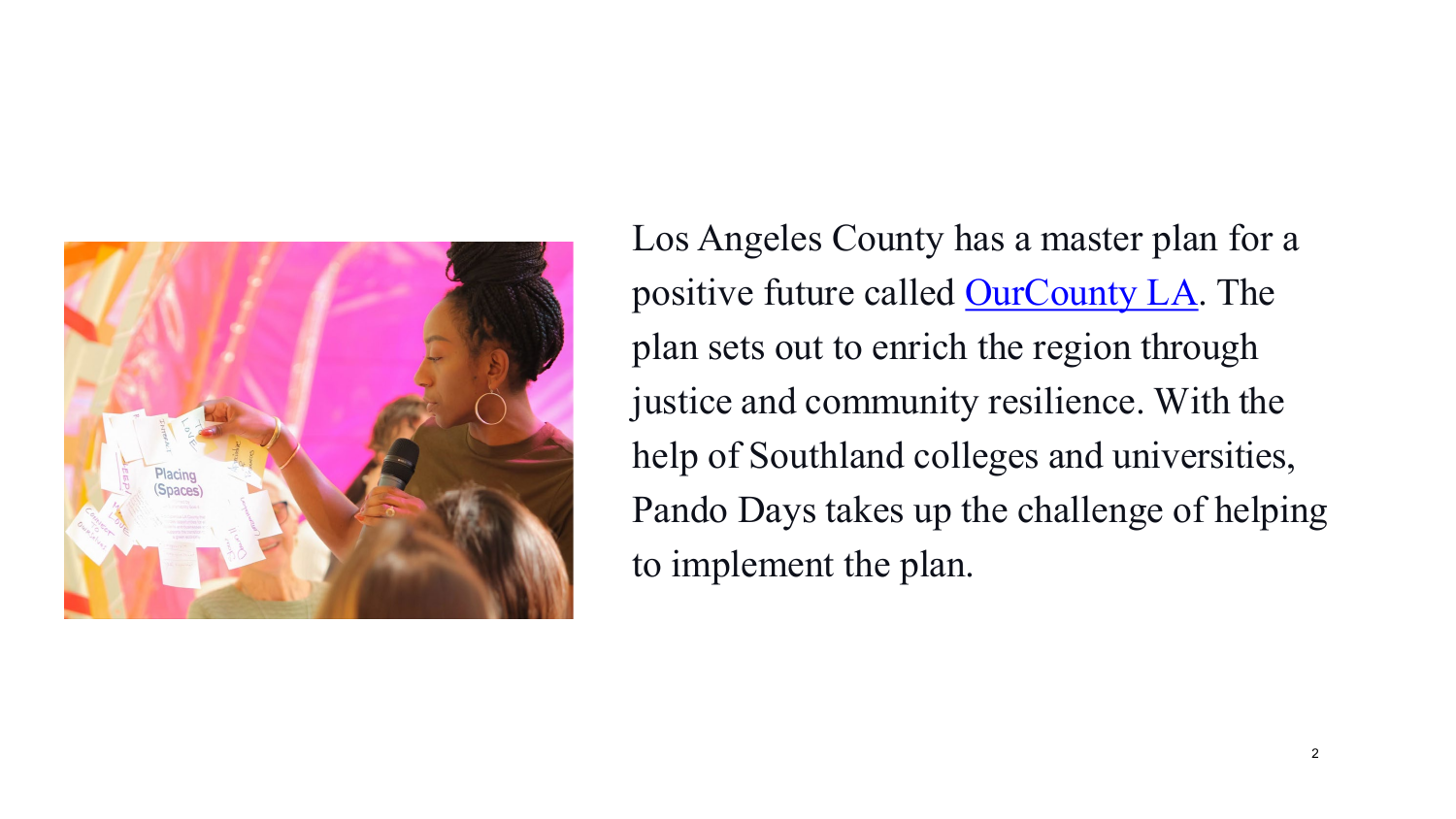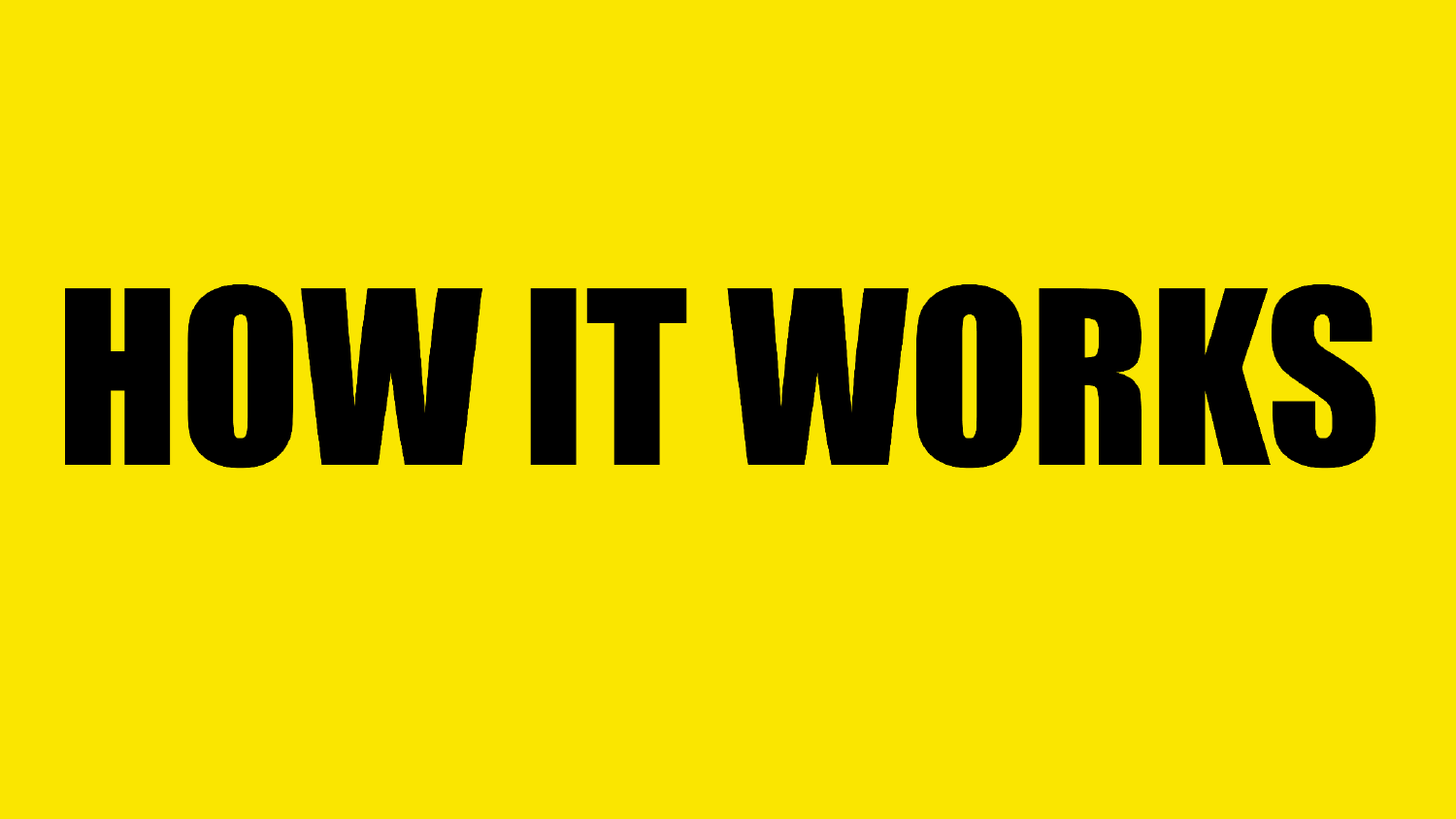# **Summary**

We're inviting Southland colleges and universities to participate in addressing these needs in our program.

#### **Submission**

**1.**

Each of the school teams chooses a challenge to focus on from a main category (habitat, climate, spirit, health, communications) and completes a project submission that includes a summary description for how they propose to meet the challenge. Selections are chosen from this candidate pool to move forward.

### **2. Selection**

From the pool of submissions, we select project proposals from college and university teams that offer the most ingenious solutions and hold the greatest potential to help meet the goals of the County sustainability plan.

### **3.**

#### **Development**

Selected teams develop initiatives focused on their chosen challenges, culminating in dedicated courses/labs/studios over the fall term. Project team leads are appointed Pando Fellows and supported in their project development work.

### **4.**

#### **Premieres and Finale**

At the end of the year, we showcase all projects and help with networking and seed opportunities to move the most promising forward. Judges select winners and award cash prizes to assist with project implementation.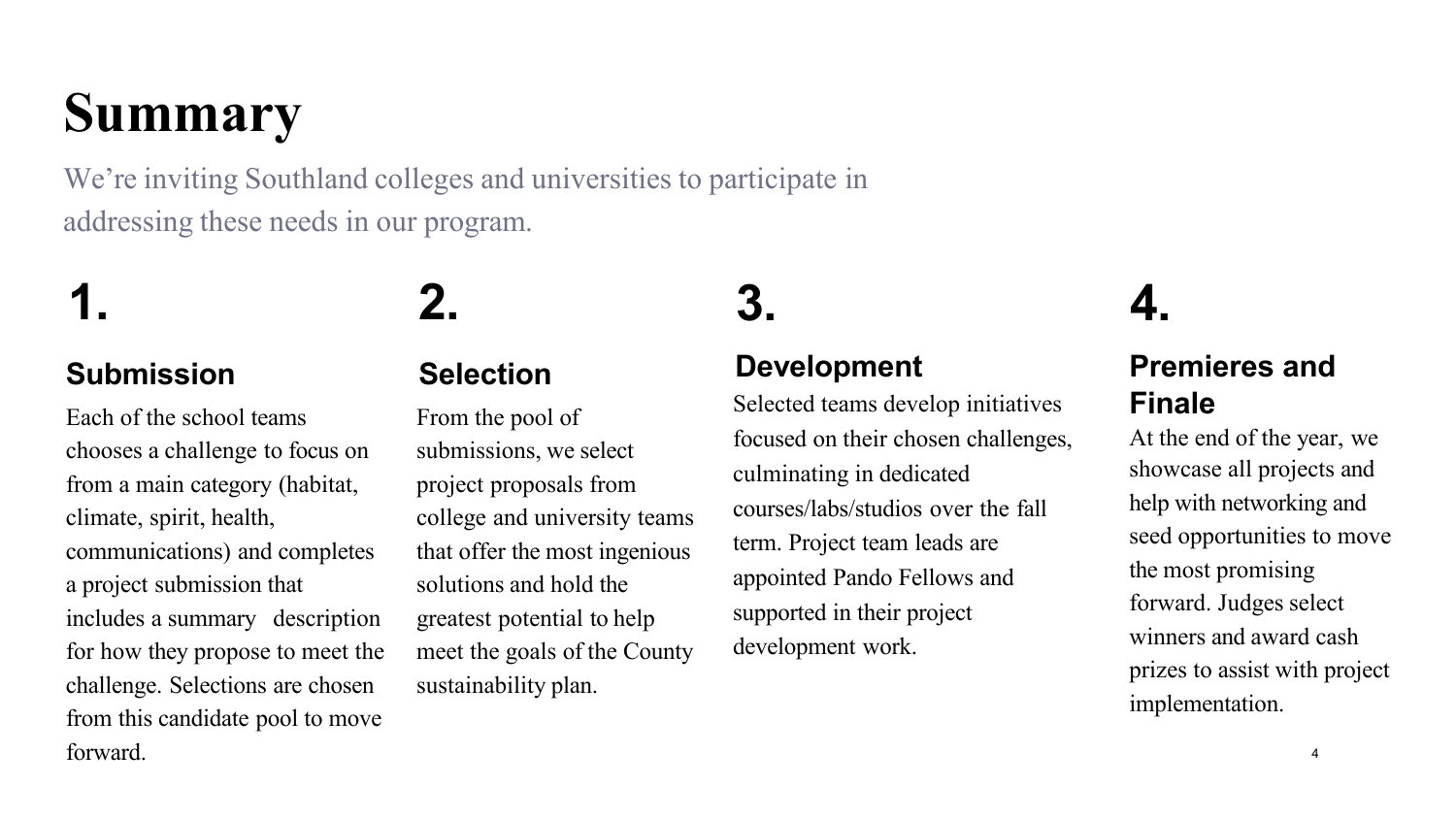## **Submission and selection**

### **Pando Days projects innovate achievable solutions for real-world implementation.**

To be considered for inclusion in the Pando Days 2022 season, please submit a one-page proposal with the following information:

- The CHALLENGE you've chosen to focus on (select from among our 2022 categories: habitat, climate, spirit, health, communications) and how your project CONCEPT will address it.
- The LOCATION for your work and description of need.
- Your hope for the OUTCOME
- Your proposed TEAM.

#### **Submission details**

In addition to your one-page proposal, please include:

- Your name and contact information (phone; email)
- School and department affiliations, as well as any team members known at the time of submission
- A link to your CV

**Note the submission deadline is May 27. Submit to:**  [eugene@PandoPopulus.com](mailto:eugene@PandoPopulus.com).

We encourage you to reach out to co-executive producer Judith Parker for advice on preparing your submission.

#### **Selection details**

We will let you know about project selections for the 2022 Pando Days season in the month of June.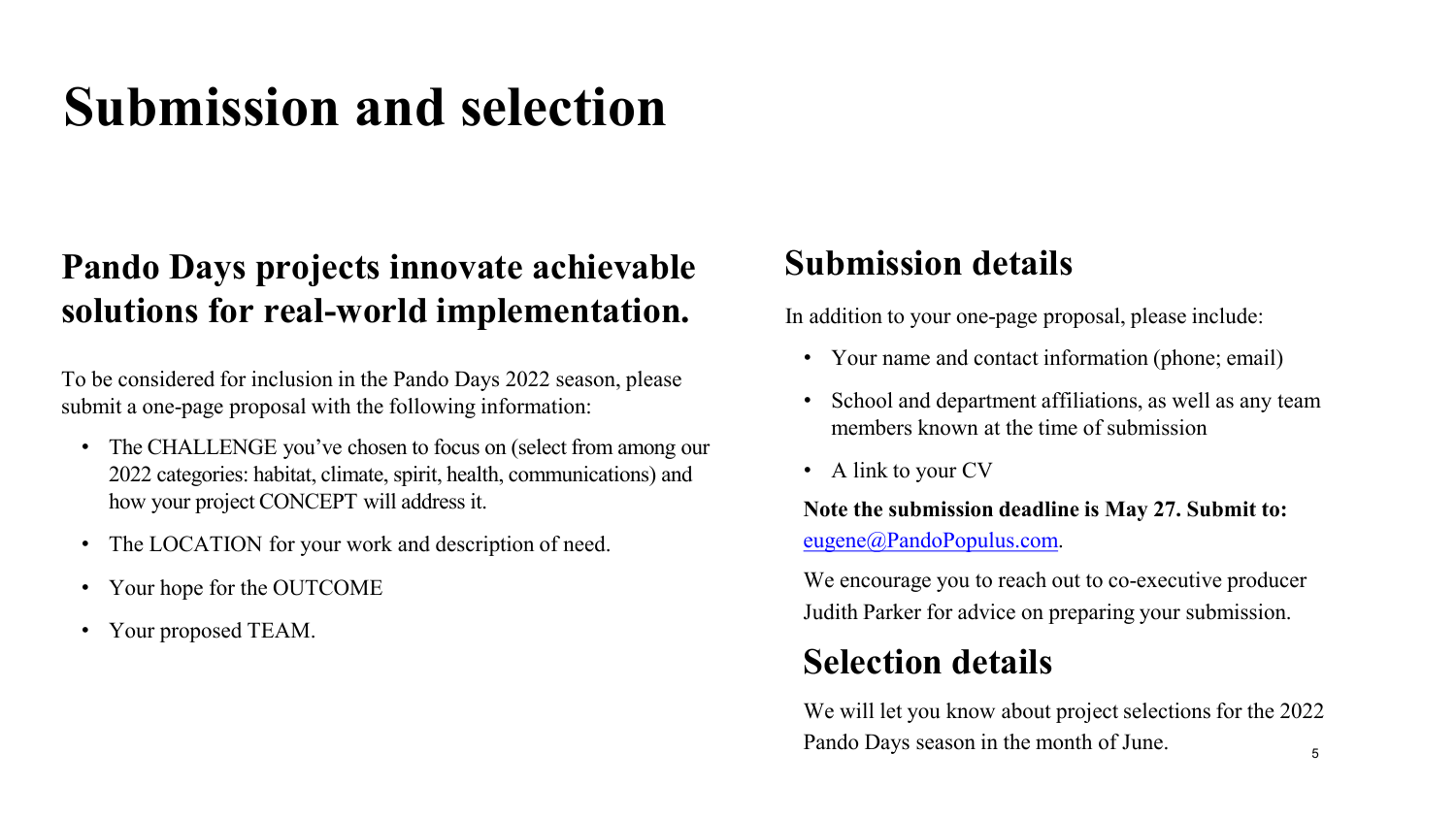# **Development**

### **Pando Days projects develop over the fall term in dedicated courses, studios, or labs.**

We think of Pando Days projects as "small bets," with actionable steps that can be implemented, tested, improved, and rolled out. They are not academic studies even as they are informed by careful work. They are about inventing [the bicycle rather than conducting transportation research. \(See](https://pandopopulus.com/programs/pando-days/schools-projects/) previous Pando Days [submissions](https://pandopopulus.com/programs-pando-days-projects/) for example projects.)

We support your work with:

- Appointment of the project team lead to PANDO FELLOWS program for the fall term, with  $$1,500$  honorarium;
- One-on-one MENTORING (3-session minimum) for overall project development, storytelling and pitching;
- BRAINSTORMING workshop for all teams conducted with legendary pros;
- SALON event focused on Pando Days challenge-related content, and
- INTRODUCTION of project concepts to public agencies, businesses, and NGOs.

#### **Expected Pando Days project deliverables include:**

- SUMMARY INFORMATION: Includes project title with a short descriptive subtitle plus one paragraph description of the project written in collaboration with Pando Days Executive Producers. Also includes one or more project images.
- PITCH DECK: Describes the challenge, the need, and the solution.
- SUPPORTING MATERIALS: Provide as much as needed to explain and enhance your initiative including video, renderings, models and/or other visual modes as appropriate to your project.
- RECORDED PRESENTATION: No more than 10 min. in length, this is a presentation of the material in your pitch deck plus additional images, video, and other relevant supporting material.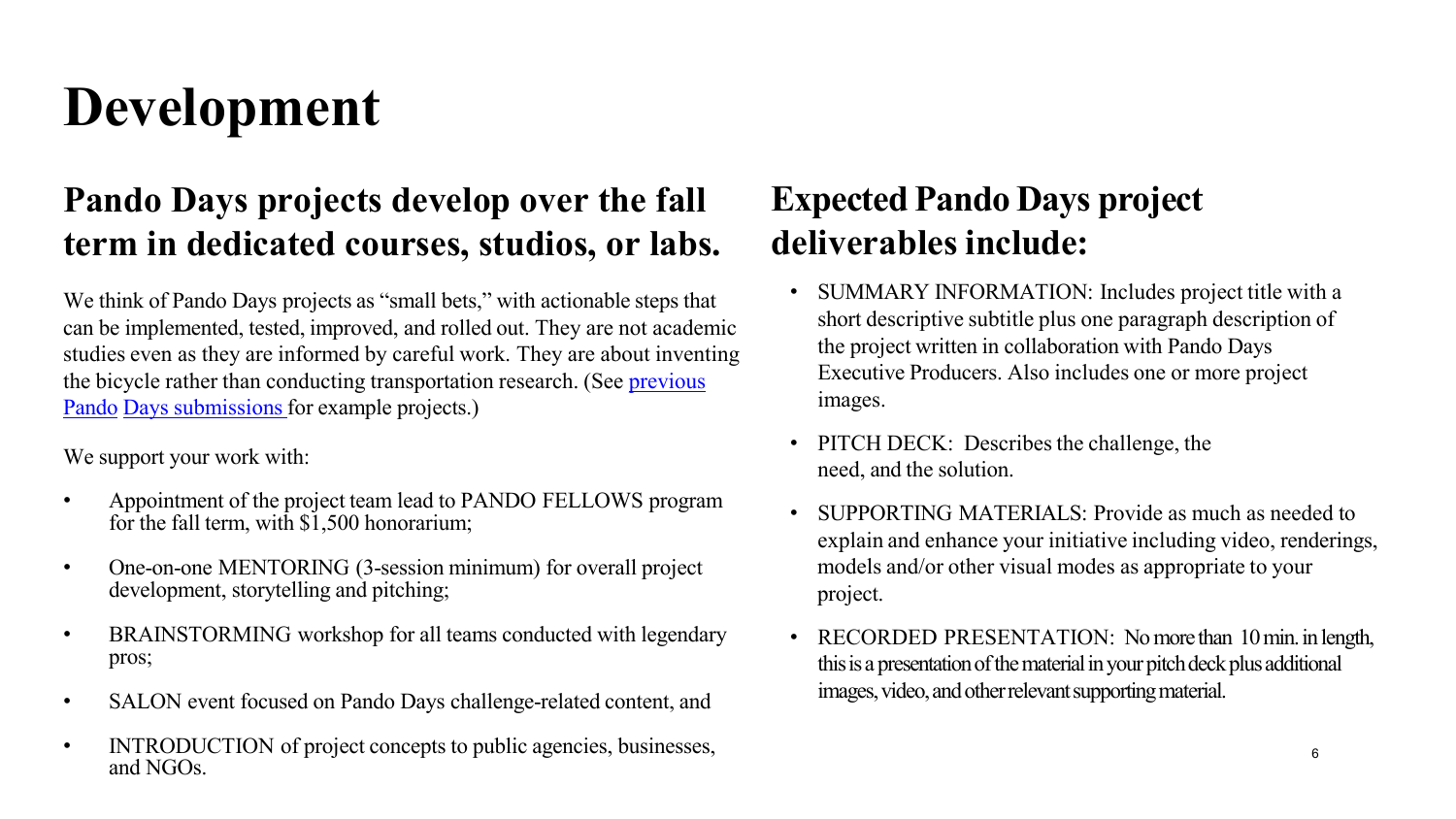## **Premieres and finale**

### **Our end-of-year Finale showcases participating schools' work.**

Project PREMIERE PRESENTATIONS are recorded. And judged by a distinguished panel.

At the FINALE, judges announce the winners and award seed-funding to kick-start the most promising ideas. Winning presentations are shown. Event includes noted speakers, sponsors, and media. Networking opportunities help deliver project solutions to the neighborhood.

POST-FINALE, mentor advice and support may be made available on a case-by-case basis.

### **Criteria for Finale judging includes:**

- Interpretation and application of Challenge and related LA County goal(s), 25%
- Responsiveness to community stakeholders, 25%
- Innovation (new approaches) and/or creativity (execution of ideas), 25%
- Implementation strategy and viability, 25%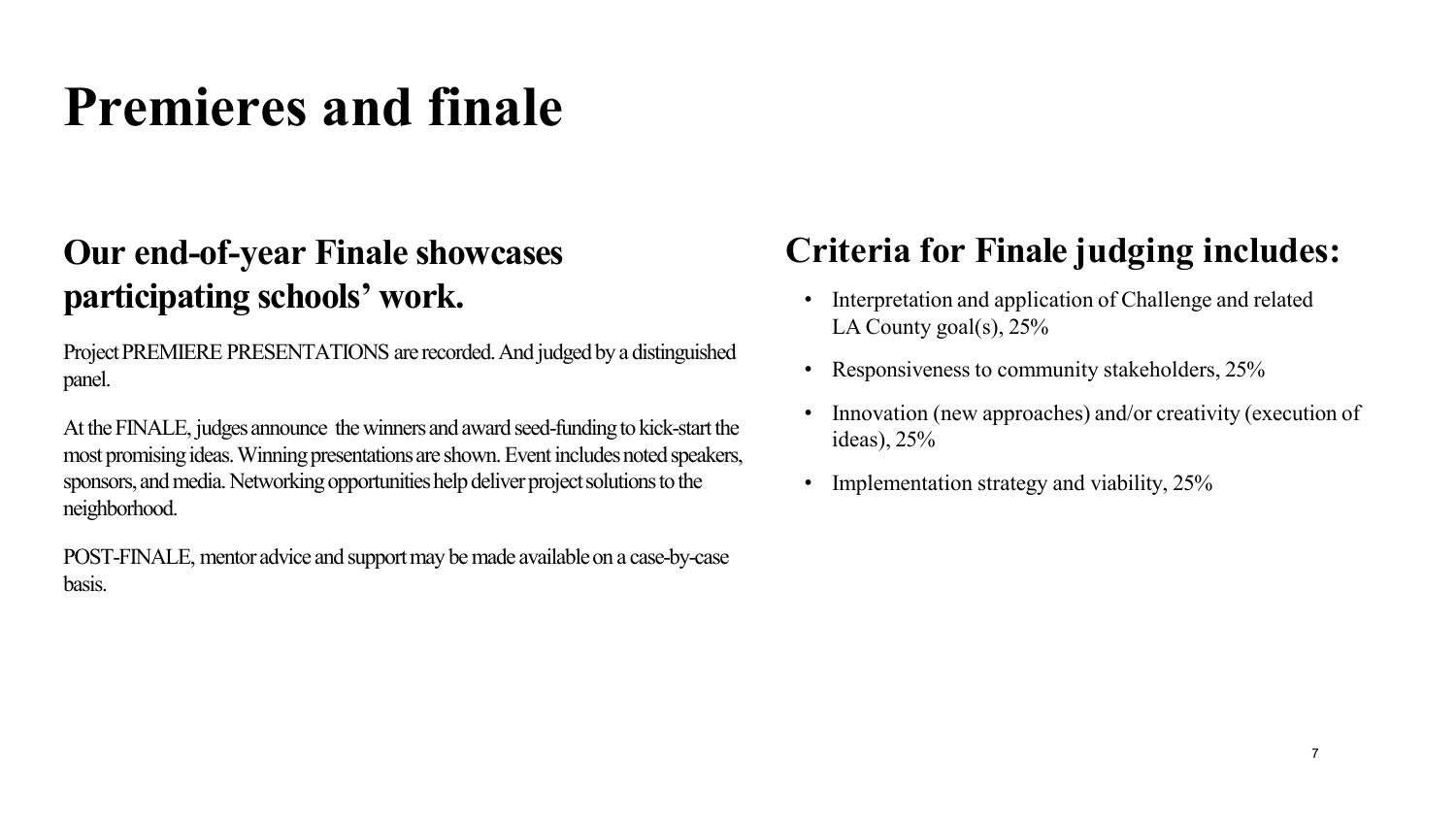# **Benefits of participating**

### **Pando Days benefits Southland higher ed by providing:**

- **Project-centered learning opportunity with a sustainability focus** – aiming for real-world deliverables and opportunity for community implementation.
- **Full curricular resources** -- including narrative support, project brainstorming workshop, and access to a network of SoCal sustainability professionals.
- **Readymade intercollegiate and community collaboration** – reaching across the County and meeting community service mandates.
- **Pando Days Fellows program** -- participation for team leads, including honoraria (\$1,500).
- **Opportunity to win** -- recognition and cash awards to support project implementation.
- **Networking opportunities** -- with public agencies, NGOs, and businesses to help move projects forward.
- **Media opportunities** -- to showcase instructor/student involvement in the community.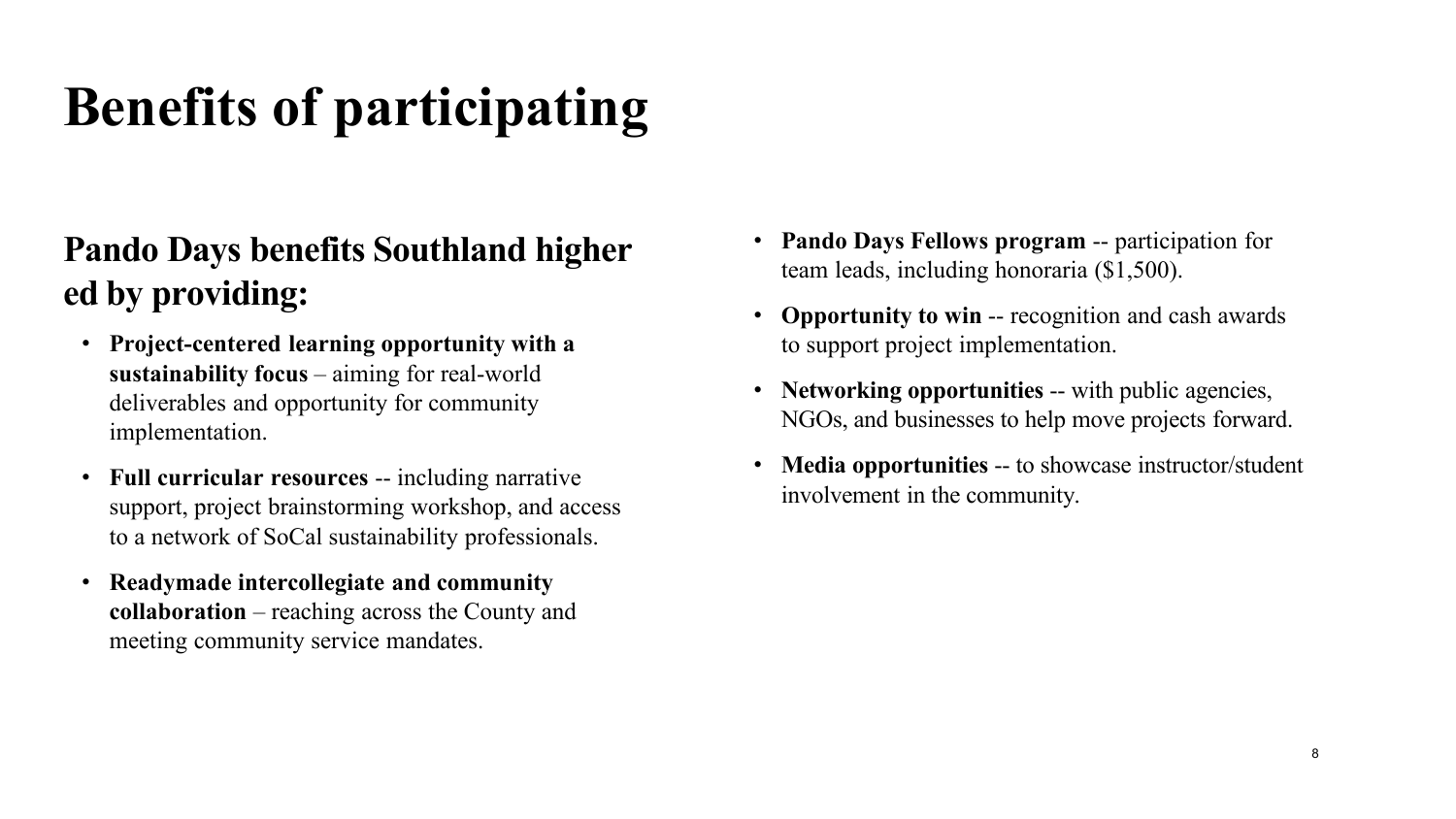## **Schedule**

| <b>Time Period</b> | <b>Activities</b>                                                                                                                                            | <b>Time Period</b> | <b>Activities</b>                                                                                    |
|--------------------|--------------------------------------------------------------------------------------------------------------------------------------------------------------|--------------------|------------------------------------------------------------------------------------------------------|
| April 27           | Launch event for all interested parties: client<br>partners pitch their categories                                                                           | September          | Pando Days Blitz; all-college<br>brainstorming workshop<br>Second narrative mentoring<br>opportunity |
| May 27             | Submission deadline: one-page<br>descriptions per challenge category from<br>interested schools<br>First narrative mentoring opportunity                     | Fall               | Project and course/lab development<br>Salon event<br>Third narrative mentoring opportunity           |
| Early June         | Notification of acceptance                                                                                                                                   | December           | Premiere Presentations (recorded)                                                                    |
| Summer             | Write project title and summary for<br>website in collaboration with Pando<br><b>Executive Producers</b><br>Introduce project concepts to public<br>agencies | January            | Finale showcase<br>Selected mentoring opportunities may continue                                     |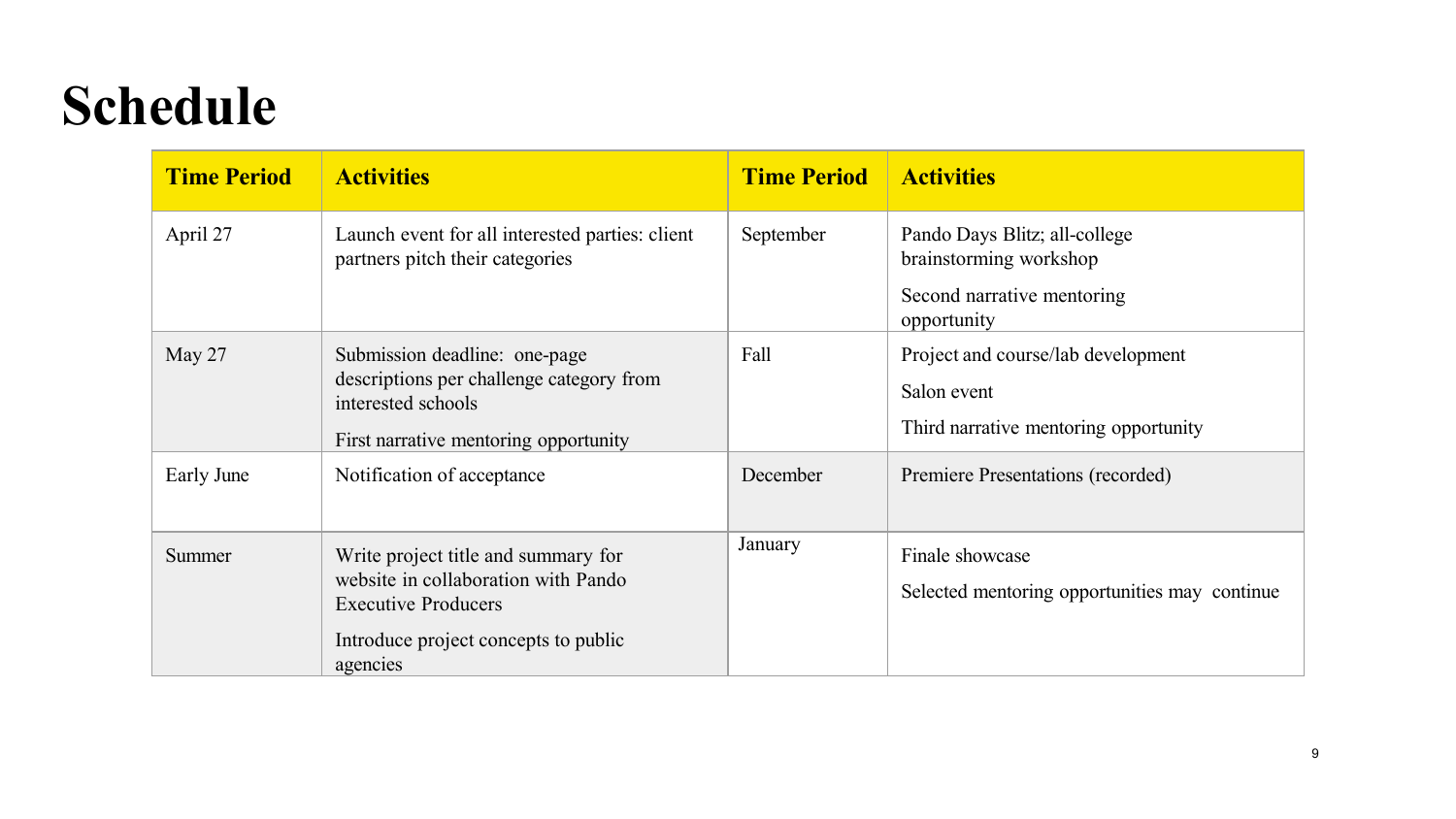# **Thank you**



Pando Days is produced in collaboration with the CSO (Chief Sustainability Officer) Strategic Taskforce and in consultation with Gary Gero, Chief Sustainability Officer for Los Angeles County.